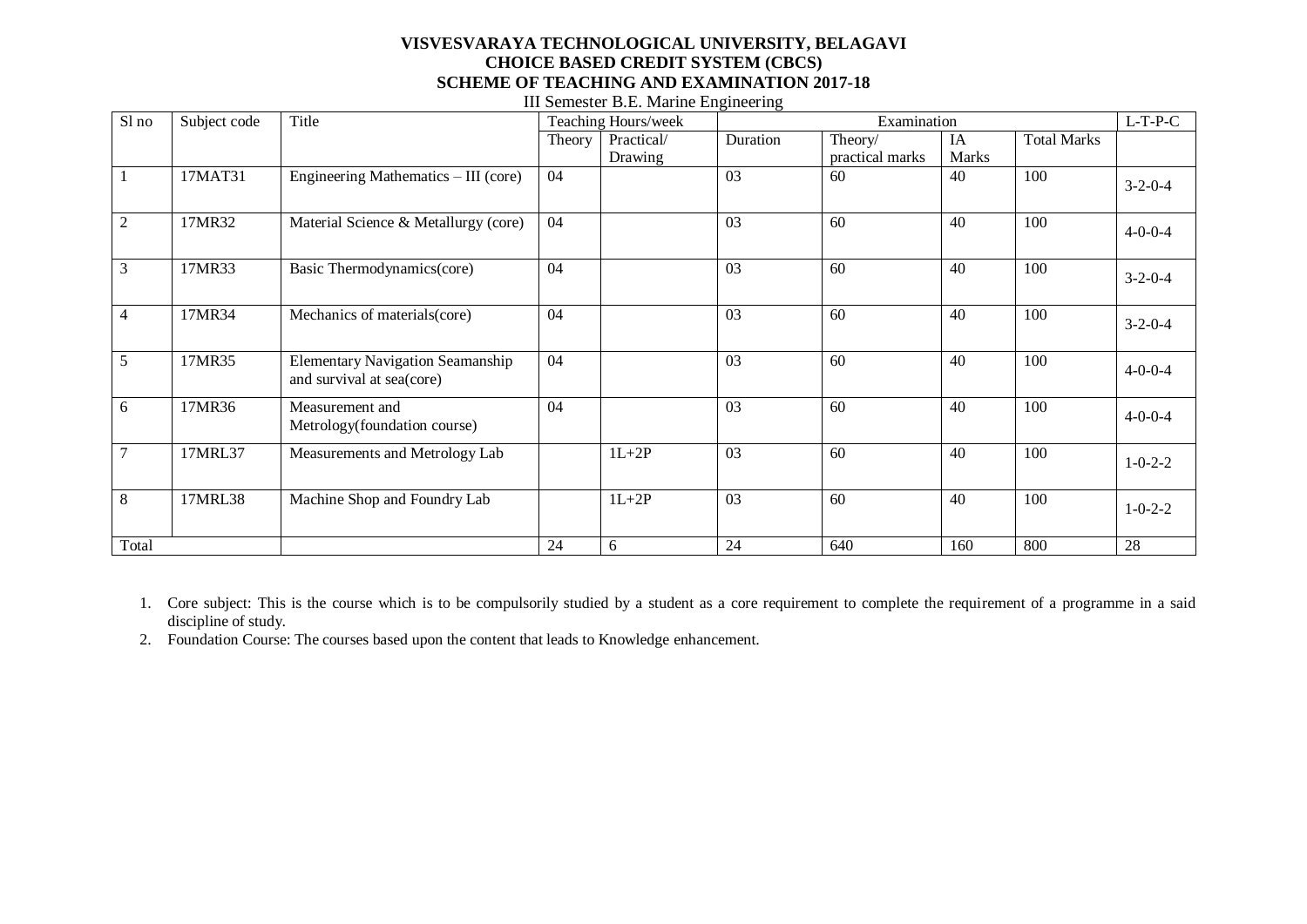IV Semester B.E. Marine Engineering

| Sl no          | Subject code | Title                                            |        | Teaching Hours/week |          | Examination      |              |                    | $L$ -T-P-C      |
|----------------|--------------|--------------------------------------------------|--------|---------------------|----------|------------------|--------------|--------------------|-----------------|
|                |              |                                                  | Theory | Practical/          | Duration | Theory/practical | IA           | <b>Total Marks</b> |                 |
|                |              |                                                  |        | Drawing             |          | marks            | <b>Marks</b> |                    |                 |
|                | 17MAT41      | Engineering Mathematics $-$ IV (Core)            | 04     |                     | 03       | 60               | 40           | 100                | $3-2-0-4$       |
| $\overline{2}$ | 17MR42       | Theory of machines(core)                         | 04     |                     | 03       | 60               | 40           | 100                | $3-2-0-4$       |
| 3              | 17MR43       | Applied Thermodynamics (core)                    | 04     |                     | 03       | 60               | 40           | 100                | $3-2-0-4$       |
| 4              | 17MR44       | Ship Structure and Construction(core)            | 04     |                     | 03       | 60               | 40           | 100                | $4 - 0 - 0 - 4$ |
| 5              | 17MR45       | Marine Heat Engine and Air<br>conditioning(core) | 04     |                     | 03       | 60               | 40           | 100                | $3 - 2 - 0 - 4$ |
| 6              | 17MR46       | Fluid Mechanics (foundation course)              | 04     |                     | 03       | 60               | 40           | 100                | $3-2-0-4$       |
| 7              | 17MRL47      | <b>Material Testing Lab</b>                      |        | $1L+2P$             | 03       | 60               | 40           | 100                | $1 - 0 - 2 - 2$ |
| 8              | 17MRL48      | Computer Aided Marine Engineering<br>Drawing     |        | $1L+2P$             | 03       | 60               | 40           | 100                | $1 - 0 - 2 - 2$ |
| Total          |              |                                                  | 24     | 6                   | 24       | 640              | 160          | 800                | 28              |

1. Core subject: This is the course which is to be compulsorily studied by a student as a core requirement to complete the requirement of a programme in a said discipline of study.

2. Foundation Course: The courses based upon the content that leads to Knowledge enhancement.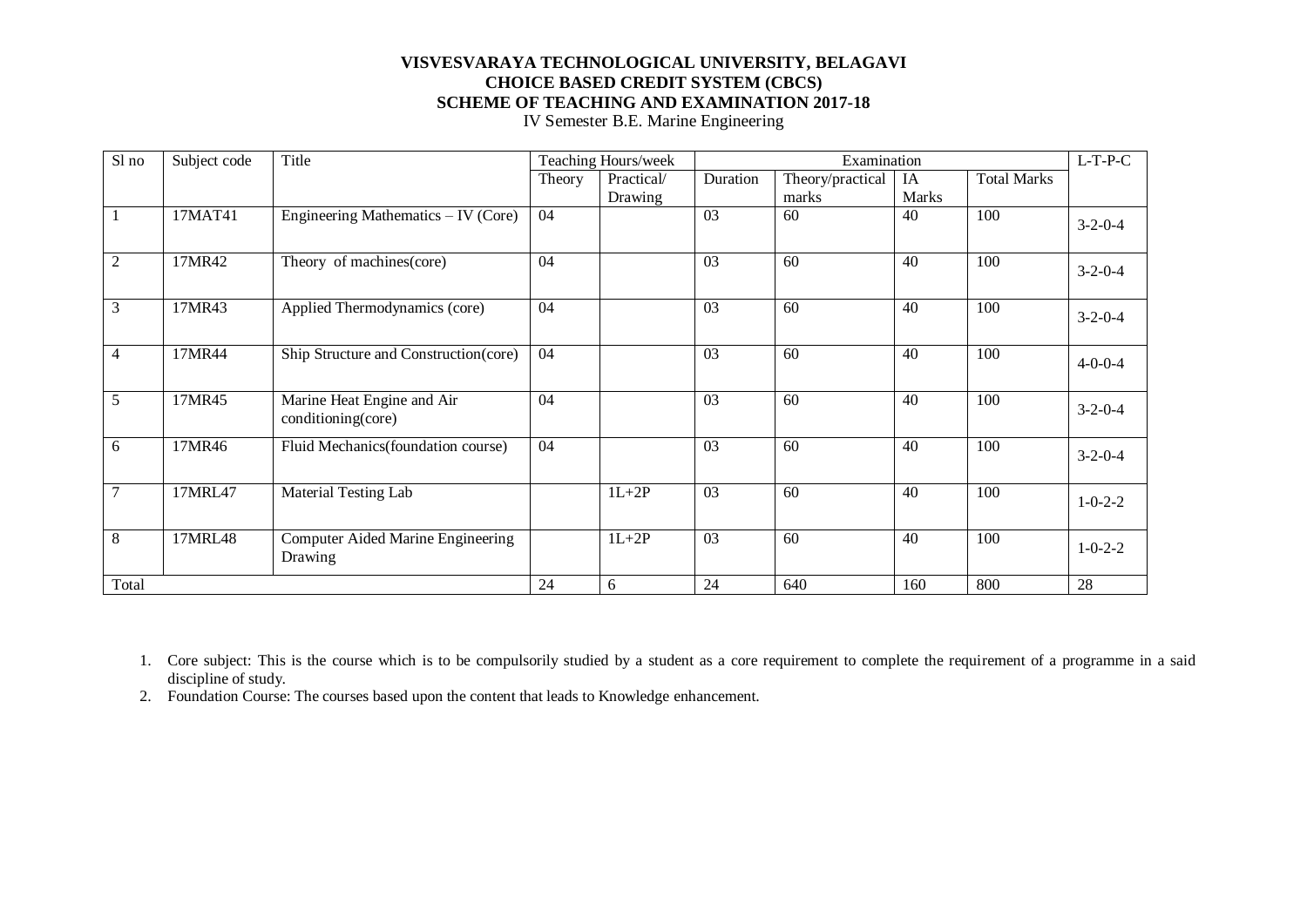V Semester B.E. Marine Engineering

| Sl no          | Subject code | Title                                         |        | Teaching Hours/week |          | Examination      |              |                    | $L-T-P-C$       |
|----------------|--------------|-----------------------------------------------|--------|---------------------|----------|------------------|--------------|--------------------|-----------------|
|                |              |                                               | Theory | Practical/          | Duration | Theory/practical | IA           | <b>Total Marks</b> |                 |
|                |              |                                               |        | Drawing             |          | marks            | <b>Marks</b> |                    |                 |
|                | 17MR51       | Naval architecture (Core)                     | 04     |                     | 03       | 60               | 40           | 100                | $4 - 0 - 0 - 4$ |
| $\overline{2}$ | 17MR52       | Marine Internal Combustion Engine-<br>I(core) | 04     |                     | 03       | 60               | 40           | 100                | $4 - 0 - 0 - 4$ |
| 3              | 17MR53       | Marine auxiliary machines-I (core)            | 04     |                     | 03       | 60               | 40           | 100                | $4 - 0 - 0 - 4$ |
| 4              | 17MR54       | Turbo Machines(core)                          | 04     |                     | 03       | 60               | 40           | 100                | $4 - 0 - 0 - 4$ |
| 5              | 17MR55x      | Professional elective-1                       | 03     |                     | 03       | 60               | 40           | 100                | $3-0-0-3$       |
| 6              | 17MR56x      | Open elective-1                               | 03     |                     | 03       | 60               | 40           | 100                | $3-0-0-3$       |
| $\overline{7}$ | 17MRL57      | Marine engine Lab                             |        | $1L+2P$             | 03       | 60               | 40           | 100                | $1 - 0 - 2 - 2$ |
| 8              | 17MRL58      | Fluid mechanics and machines lab              |        | $1L+2P$             | 03       | 60               | 40           | 100                | $1 - 0 - 2 - 2$ |
| Total          |              |                                               | 22     | 6                   | 24       | 640              | 160          | 800                | 26              |

| <b>Professional elective</b> |                                 | Open elective |                               |
|------------------------------|---------------------------------|---------------|-------------------------------|
| 17MR551                      | Design of Machine Elements      | 17MR561       | <b>Operation Research</b>     |
| 17MR552                      | <b>Energy Engineering</b>       | 17MR562       | Energy and environment        |
| 17MR553                      | Marine Manufacturing Technology | 17MR563       | Management Information System |
| 17MR554                      | Steam Engineering               | 17MR564       | Micro and Smart Technology    |

1. Core subject: This is the course which is to be compulsorily studied by a student as a core requirement to complete the requirement of a programme in a said discipline of study.

2. Professional elective:Elective relevant to chosen specialization /branch

3. Open elective: Electives from other technical and /or emerging subject area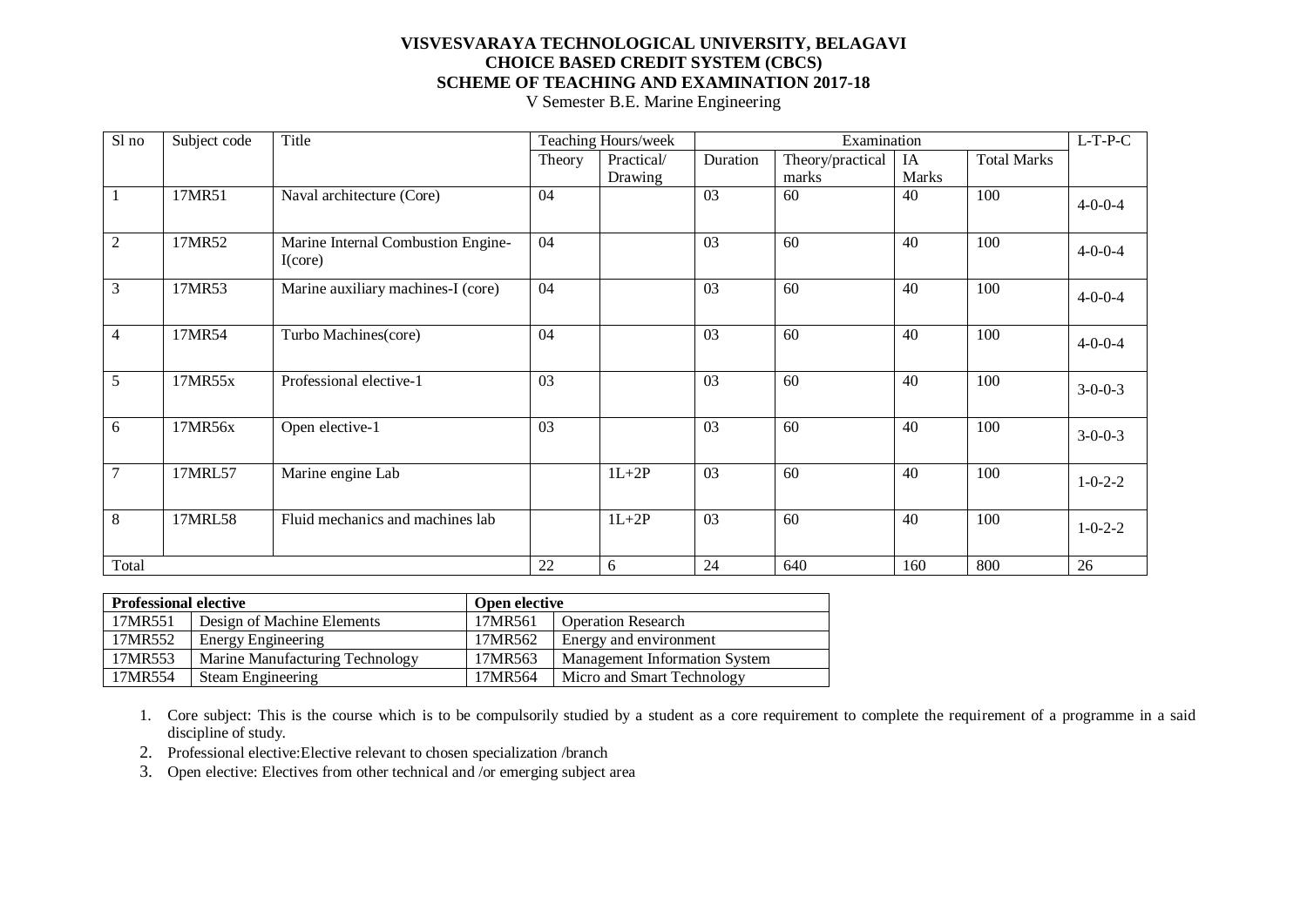VI Semester B.E. Marine Engineering

| Sl no          | Subject code | Title                                          |        | Teaching Hours/week |          | Examination      |              |                    | $L-T-P-C$       |
|----------------|--------------|------------------------------------------------|--------|---------------------|----------|------------------|--------------|--------------------|-----------------|
|                |              |                                                | Theory | Practical/          | Duration | Theory/practical | IA           | <b>Total Marks</b> |                 |
|                |              |                                                |        | Drawing             |          | marks            | <b>Marks</b> |                    |                 |
|                | 17MR61       | Marine Electrical Technology(core)             | 04     |                     | 03       | 60               | 40           | 100                | $4 - 0 - 0 - 4$ |
| $\overline{2}$ | 17MR62       | Marine Internal Combustion Engine-<br>II(core) | 04     |                     | 03       | 60               | 40           | 100                | $4 - 0 - 0 - 4$ |
| $\mathfrak{Z}$ | 17MR63       | Marine auxiliary machines-II(core)             | 04     |                     | 03       | 60               | 40           | 100                | $4 - 0 - 0 - 4$ |
| $\overline{4}$ | 17MR64       | Heat Transfer(core)                            | 04     |                     | 03       | 60               | 40           | 100                | $3-2-0-4$       |
| 5              | 17MR65x      | Professional elective-2                        | 03     |                     | 03       | 60               | 40           | 100                | $3 - 0 - 0 - 3$ |
| 6              | 17MR66x      | Open elective -2                               | 03     |                     | 03       | 60               | 40           | 100                | $3 - 0 - 0 - 3$ |
| $\overline{7}$ | 17MRL67      | Heat transfer lab                              |        | $1L+2P$             | 03       | 60               | 40           | 100                | $1 - 0 - 2 - 2$ |
| 8              | 17MRL68      | Marine Electrical lab                          |        | $1L+2P$             | 03       | 60               | 40           | 100                | $1 - 0 - 2 - 2$ |
| Total          |              |                                                | 22     | 6                   | 24       | 640              | 160          | 800                | 26              |

| <b>Professional elective</b> |                                  | Open elective |                                    |  |  |
|------------------------------|----------------------------------|---------------|------------------------------------|--|--|
| 17MR651                      | Ship fire prevention and control | 17MR661       | Automation and Industrial Robotics |  |  |
| 17MR652                      | Mechanics of composite material  | 17MR662       | Project management                 |  |  |
| 17MR653                      | Special Duty Vessels             | 17MR663       | Non Traditional machining          |  |  |
| 17MR654                      | Control Engineering              | 17MR664       | Management and Entrepreneurship    |  |  |

1. Core subject: This is the course which is to be compulsorily studied by a student as a core requirement to complete the requirement of a programme in a said discipline of study.

2. Professional elective: Elective relevant to chosen specialization /branch

3. Open elective: Electives from other technical and /or emerging subject area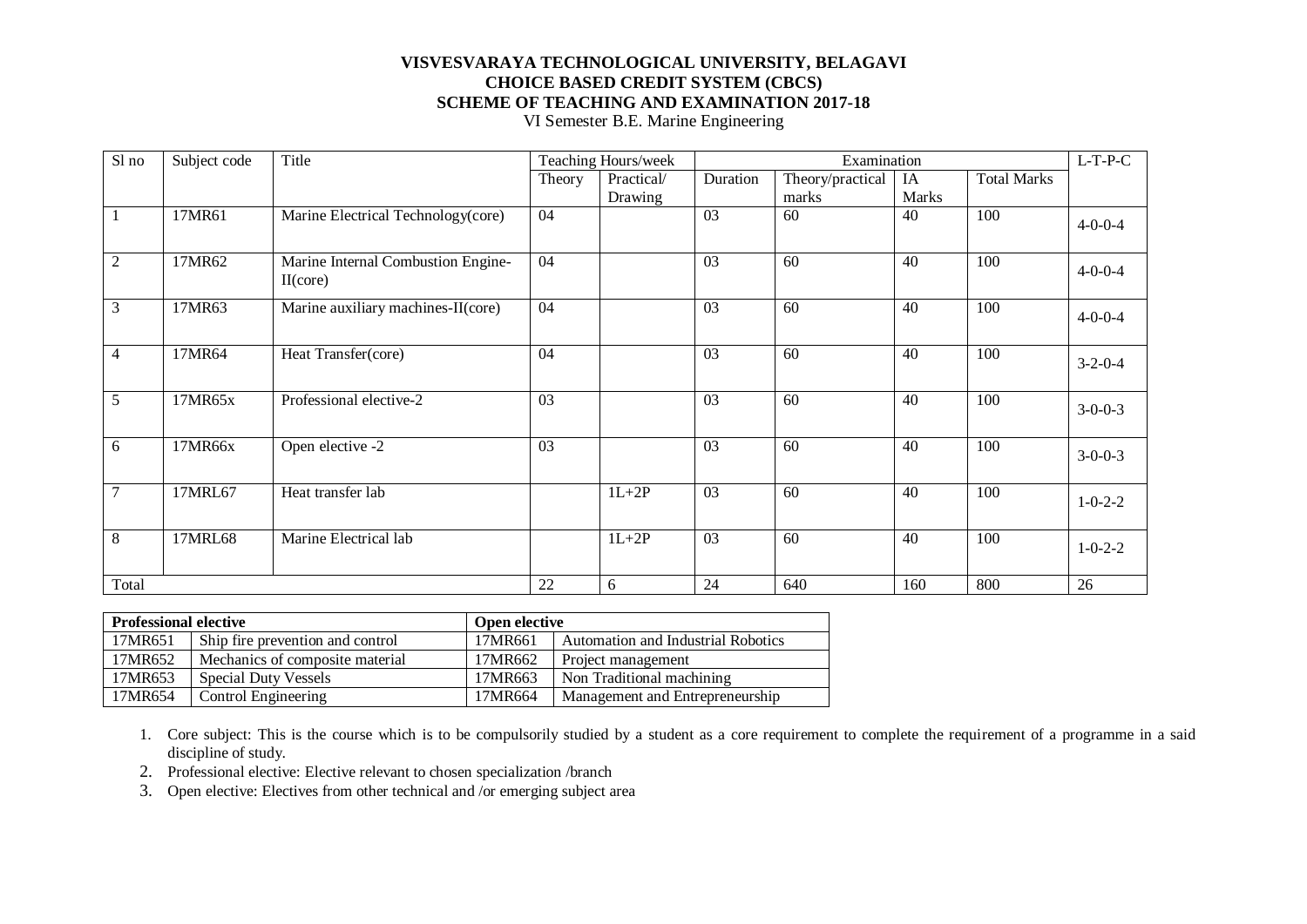VII Semester B.E. Marine Engineering

| Sl no          | Subject code | Title                                    |        | Teaching Hours/week |          | Examination      |              |                    | $L-T-P-C$       |
|----------------|--------------|------------------------------------------|--------|---------------------|----------|------------------|--------------|--------------------|-----------------|
|                |              |                                          | Theory | Practical/          | Duration | Theory/practical | IA           | <b>Total Marks</b> |                 |
|                |              |                                          |        | Drawing             |          | marks            | <b>Marks</b> |                    |                 |
|                | 17MR71       | Marine Boilers(Core)                     | 04     |                     | 03       | 60               | 40           | 100                | $4 - 0 - 0 - 4$ |
| $\overline{2}$ | 17MR72       | Mechanical Vibrations(core)              | 04     |                     | 03       | 60               | 40           | 100                | $4 - 0 - 0 - 4$ |
| $\mathfrak{Z}$ | 17MR73       | Ship operations and Management<br>(core) | 04     |                     | 03       | 60               | 40           | 100                | $4 - 0 - 0 - 4$ |
| $\overline{4}$ | 17MR74x      | Professional elective-3                  | 03     |                     | 03       | 60               | 40           | 100                | $3-0-0-3$       |
| 5              | 17MR75x      | Professional elective-4                  | 03     |                     | 03       | 60               | 40           | 100                | $3-0-0-3$       |
| 6              | 17MRL76      | Vibration Lab                            |        | $1L+2P$             | 03       | 60               | 40           | 100                | $1 - 0 - 2 - 2$ |
| $\overline{7}$ | 17MRL77      | Simulation lab                           |        | $1L+2P$             | 03       | 60               | 40           | 100                | $1 - 0 - 2 - 2$ |
| 8              | 17MRP78      | Project Phase- $I +$ seminar             |        |                     |          | $\overline{a}$   | 100          | 100                | $0 - 0 - 2 - 2$ |
| Total          |              |                                          | 18     | 6                   | 21       | 560              | 240          | 800                | 24              |

| <b>Professional elective</b> |                                   | <b>Professional elective</b> |                                           |
|------------------------------|-----------------------------------|------------------------------|-------------------------------------------|
| 17MR741                      | Stability of ships                | 17MR751                      | <b>IMO</b> and Maritime conventions       |
| 17MR742                      | Tribology                         | 17MR752                      | <b>Hydraulics</b> and pneumatics          |
| 17MR743                      | Ship Safety and Fire Prevention   | 17MR753                      | Shipping Trade                            |
| 17MR744                      | <b>Advanced Marine Technology</b> | 17MR754                      | <b>Marine Machinery and system Design</b> |

1. Core subject: This is the course which is to be compulsorily studied by a student as a core requirement to complete the requirement of a programme in a said discipline of study.